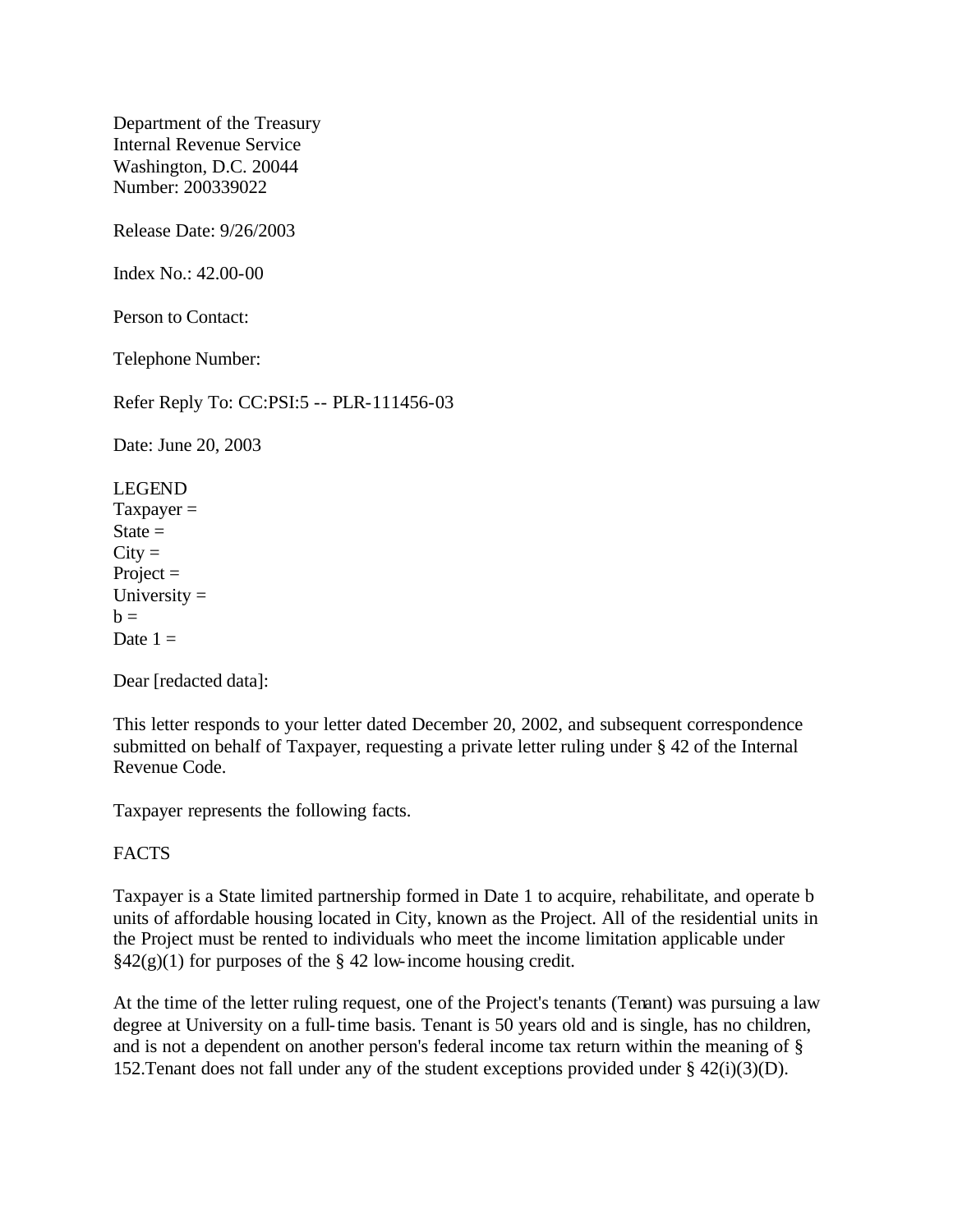## RULING REQUESTED

Taxpayer requests a ruling that Tenant's unit will be treated as a low-income unit under  $§42(i)(3)(A).$ 

## LAW AND ANALYSIS

Section 38(a) provides for a general business credit against tax that includes the amount of the current year business credit. Section 38(b)(5) provides that the amount of the current year business credit includes the low-income housing credit determined under § 42(a).

Section 42(a) provides that, for purposes of section 38, the amount of the low-income housing credit determined under § 42 for any taxable year in a 10-year credit period shall be an amount equal to the applicable percentage of the qualified basis of each qualified low-income building.

Section 42(i)(3(A) provides that the term "low-income unit" means any unit in a building if the unit is rent-restricted (as defined in §  $42(g)(2)$ ), and the individuals occupying the unit meet the income limitation applicable under  $\S 42(g)(1)$  to the project for which the building is a part.

Section  $42(i)(3)(D)$  provides that a unit will not fail to be treated as a low-income unit merely because it is occupied (i) by an individual who is (I) a student and receiving assistance under title IV of the Social Security Act, or (II) enrolled in a job training program receiving assistance under the Job Training Partnership Act or under other similar Federal, State, or local laws, or (ii)entirely by full-time students if the students are (I) single parents and their children and the parents and children are not dependents (as defined in § 152) of another individual, or (II)married and file a joint return.

In the instant case, Tenant is a 50-year old, single individual pursuing a law degree on a full-time basis. Tenant is income-qualified under  $\S$  42(g)(1) and not a dependent within the meaning of  $\S$ 152. Tenant does not fall within the specific exceptions for students under § 42(i)(3)(D).Nevertheless, based solely on the above facts and representations, we believe Tenant's unit is a low-income unit for purposes of § 42 provided the unit otherwise qualifies as a low-income unit under  $\S$  42(i)(3)(A).

No opinion is expressed or implied regarding the application of any other provision of the Code or regulations. Specifically, no opinion is expressed or implied regarding whether the Project qualifies for the low-income housing credit under § 42.

This ruling is directed only to the taxpayer who requested it. Section  $6110(k)(3)$  provides that it may not be used or cited as precedent.

In accordance with the power of attorney filed with this request, a copy of this letter is being sent to Taxpayer and Taxpayer's first authorized representative.

Sincerely,